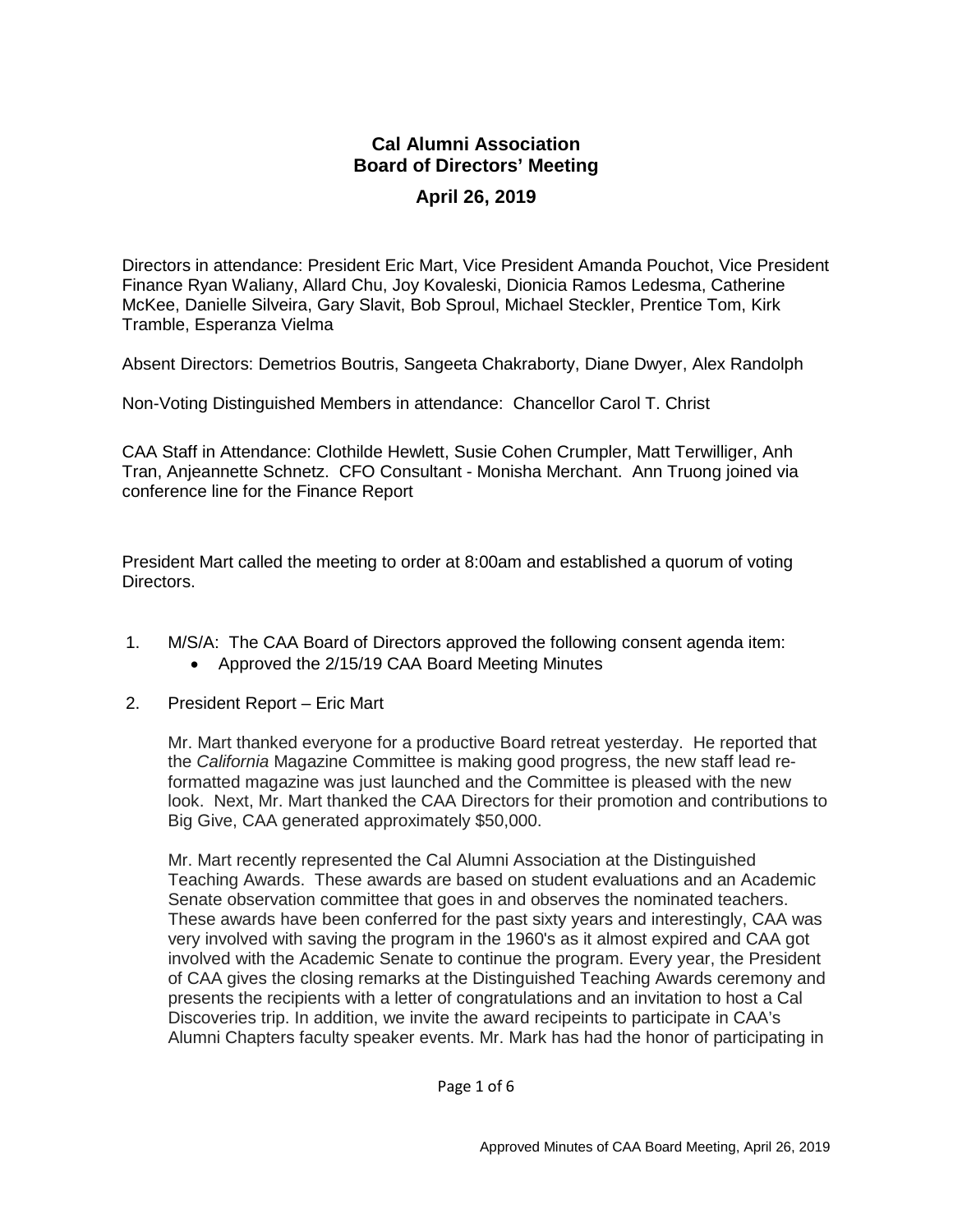the Distinguished Teaching Awards ceremony for the past two years and it is one of the most rewarding things to do as President of the Alumni Association.

There was recent Alumni Associations of the University of California (AAUC) meeting in Sacramento however, both Mr. Mart and Ms. Hewlett were unable to attend as the meeting was rescheduled however, Ms. Pouchot and Ms. Cohen Crumpler were able to represent CAA at the AAUC meeting. Ms. Pouchot let the Board know that the AAUC meetings are organized by the UC Office of the President (UCOP) and the participants include the UC Alumni Association Presidents, Executive Directors and Alumni Regents. It was a very interesting meeting, Susie Cohen Crumpler attended in Ms. Hewlett's place as she was hosting a Cal Discovereies trip on the African-American experience in Paris. UCOP is focused on increasing participation in the UC Advocacy Network (UCAN) and their digital efforts to galvanize the UC alumni base across all ten campuses to support higher education in the legislature. Ms. Pouchot reported that there is an all UC career fair in May and there are over 1,000 people scheduled to attend. This is the first move towards doing a career fair not with current students but for alumni and providing service to the alumni base. Another topic discussed at the AAUC meeting was the upcoming UC Regent's vote on whether to raise out-of-state tuition by 2.5% but it is getting push back from the student community. However, the reality is, there is a \$30M dollar gap in the overall budget and the Regents need to find that money somewhere. The UC Student Association President spoke at the AAUC meeting and had a very well put together clear list of priorities focused on housing, basic needs, and rising costs of attending UC's.

Lastly, Mr. Mart shared with the Directors that the advisory committee to help formulate CAA's priorities regarding the Chancellor's Alumni Engagement plan met multiple times to determine ways that the Alumni Association could be helpful and supportive of the Chancellor's objectives. CAA has short-term, mid-term and long-term objectives including using *California* Magazine and other CAA communication vehicles to promote the campus campaign. The mid-term priority centered on the various functions outlined in the campus plan that assigned CAA as either the primary or secondary unit responsible for implementation. The Committee discussed how those priorities could be funded and sustained over time. The last thing we discussed was the long-term priorities surounding Alumni House. Unfortunately, the campus could not commit to partnering or participating in creating a  $21<sup>st</sup>$  century alumni center on campus at this time. Campus leadership is aware of the deteriorating conditions at Alumni House and conversations will continue however, there is no plan to update Alumni House at this time.

## 3. Executive Director Report – Clothilde Hewlett

Ms. Hewlett reported that she just returned from a very successful Cal Discoveries trip to Paris focusing on the African-American experience. Under CAA's revenue generating operations, each year we try something new. In 2017, we focused on the Total Solar Eclipse and we took over 500 alumni to Oregon. Last year was the Oxford Berkeley Program and that has proven to be very successful. One area that has been discussed is branching out on our Cal Discoveries Travel trips to include affinity travel targeted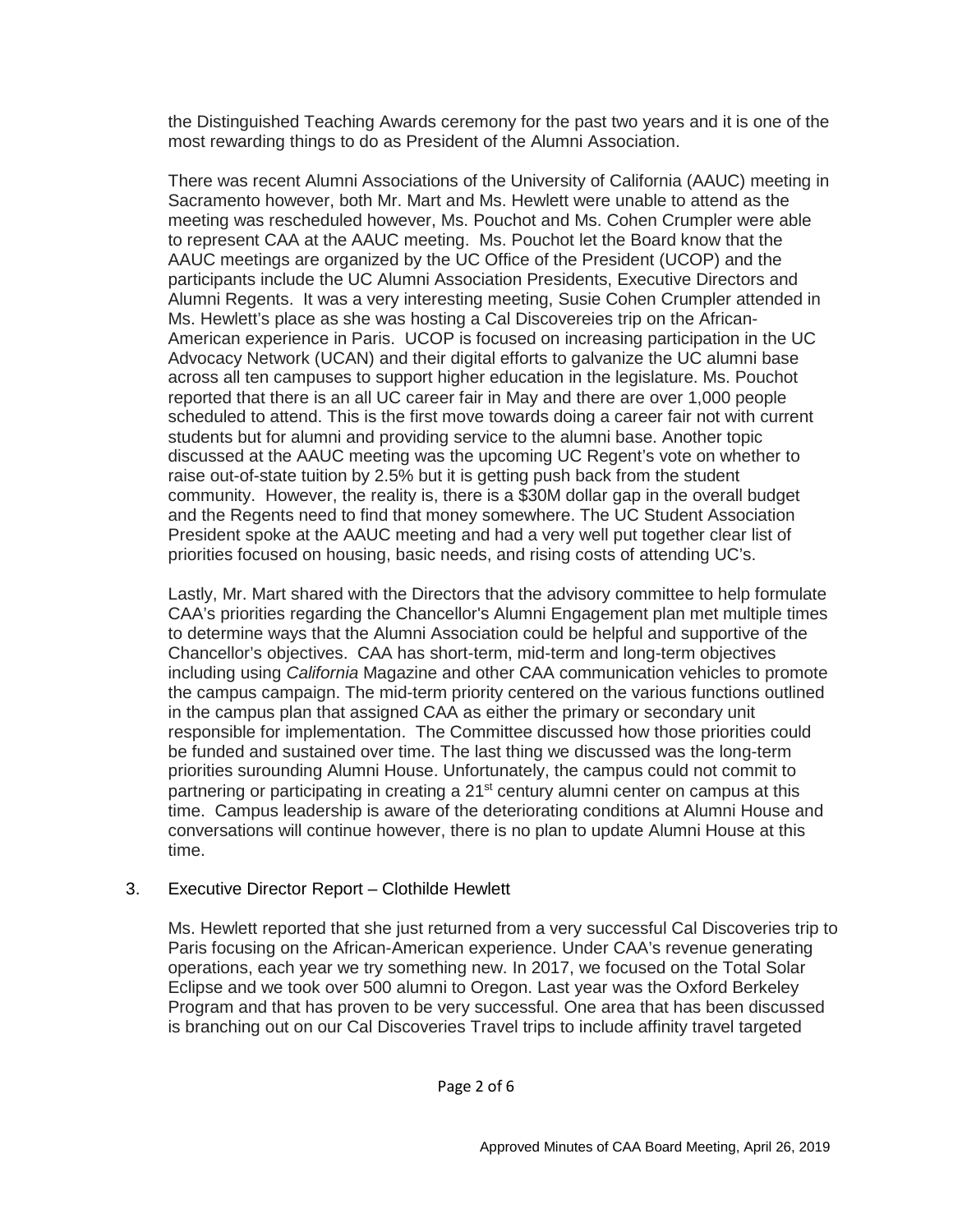towards different audiences and interests. The cruise lines have discovered this, you'll see on cruises there will be women oriented cruises, LGBT cruises, Oprah has her own cruise with her following. So this was our first time venturing in this area and the trip was Paris, the African-American Experience recreating the Harlem Renaissance which was a golden age for Paris, jazz and the arts. It was right after World War I and the Harlem Hellfighters found a new land in Paris where they did not have to fight the segregation they found in the United States. You had flourishing there: Josephine Baker, Langston Hughes and James Baldwin and the whole arts and jazz scene really flourished in Paris. We had a very diverse group of traveler including a significant number of African-Americans and Latinos as well as former California State Senator Loni Hancock and her husband Tom Bates. People who were really interested in diversity I would have to say. A famous film producer, director, and people who, in many ways had really never connected to Cal, let alone our Cal Discoveries Travel Trips before although they were alums. Cal Discoveries Travel is focusing on creating interesting trips e connection and make money as well.

I would like to indicate that we have developed a survey through a staff task force lead by Ms. Crumpler. This will be one survey that is going out to all programs so we can evaluate which programs are really meeting the needs of our alumni. In fact, right when I got back from Paris, I opened up my computer and a survey was popping up at me. "How was your trip?"

Lastely, I really wanted to express my deep appreciation to Ms. Merchant for leading the Board retreat yesterday, to Ms. Schnetz for all the logistical work and to the entired senior management team. I also want to that the Board members who made the time to attend the reteat on top of the Board meeting, I think you would all agree that it was a great retreat and everyone had the opportunity to have a deeper understanding of CAA and to create deeper bonds with one another. That's really important as we move forward.

4. Finance Report – Ryan Waliany, Monisha Merchant, Ann Truong (*via conference line*)

Mr. Waliany reported that CAA is closing the books on 2018 and beginning the audit work with Moss Adams. Right now we are budgeting the balance for 2018 and getting that fully audited. We're expecting a small surplus for 2018 but we don't know the dollar amount yet. The team is still working on closing out the year and this is taking a little bit longer than expected because we had a full week where the auditors were on site. We expect that the audit will be completed by the end of March.

As you'll note in the reports received with the Board materials, there was an anomaly in 2018 that wasn't planned for when had an increase of \$200K as a result of the Lair of the Golden Bear camper refunds due to the poor air quality from the smoke related to local forest fires in the area.

Ms. Hewlett stated that generally, when there is a surplus, the Board approval of the next year's budget becomes the mechanism for approving how to spend that surplus. Last year was unique in that CAA ended up with \$150K surplus as a result of a decrease in the funds required for CAA employee benefits. The surplus included funds that were already approved in the budget so, while technically already approved, Ms.

Page 3 of 6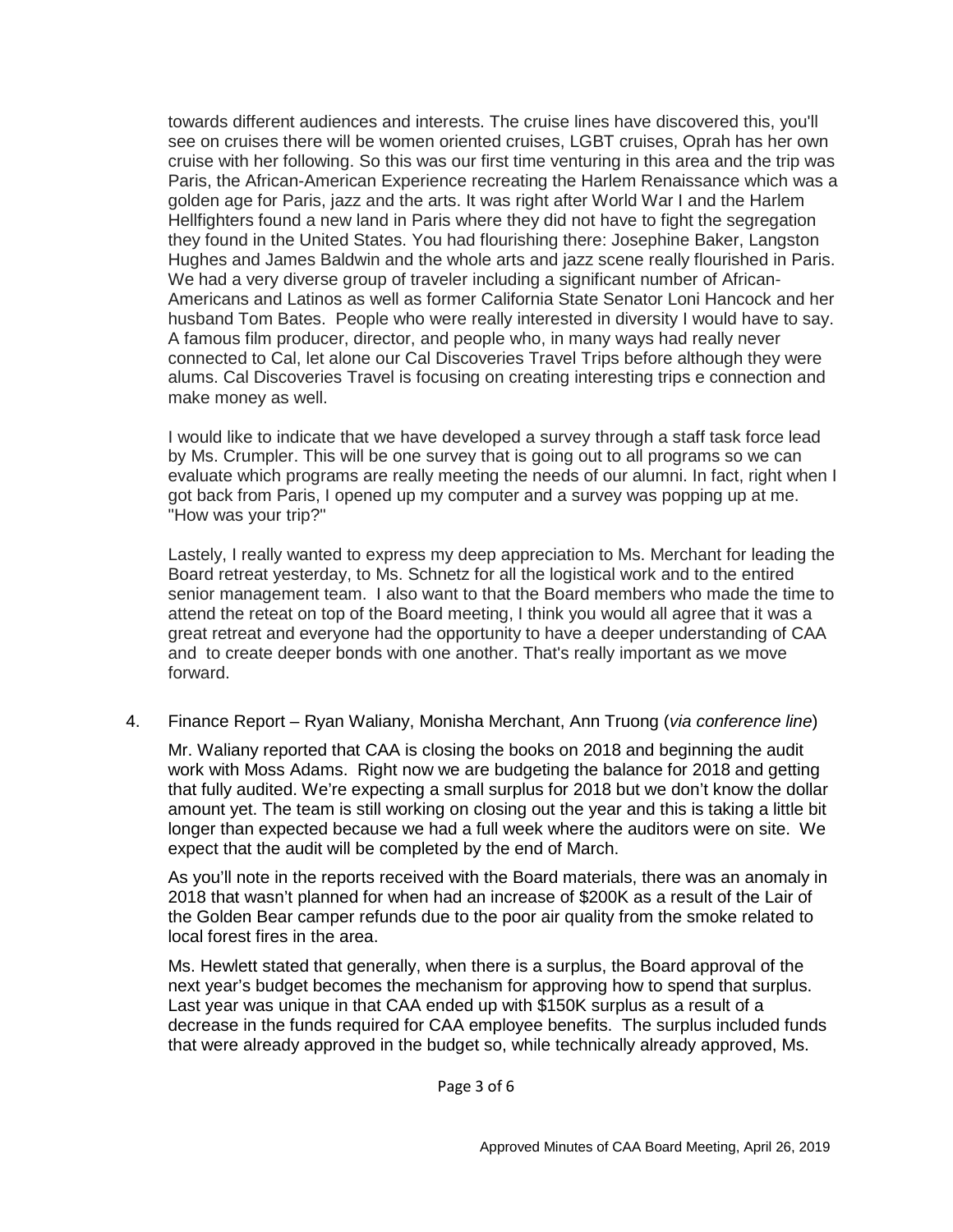Hewlett came back to the Finance Committee and the Board for approval of the new use of the funds pursuant to CAA's Policy Manual.

5. Alumni Engagement Funding 2020 – 2022: Susie Cohen Crumpler, Anh Tran, Matt Terwilliger, Monisha Merchant

The decision is highlighted on the agenda and I think what we'll do is we will go through it again. I know we went over this yesterday at the retreat in detail to approve up to \$1.4 million from the Life Membership Fund to continue what we're doing in AEX. What this does, the \$1.4M basically continues the AEX staff now thrugh the end of the Strategic Plan. It gives those employees the opportunity to become permanent at-will employees starting May 1. Which will stabilize our workforce and allow us to perform the functions under AEX. Part of that funding will go towards program and grants. Grants we give chapters to put out events to carry out their mission. Other parts of the program include funding for technology like peoplegrove which supports the Berkeley Career Network. Technology that will help the chapters to have their own platform.

M/S/A: Approval to include in the CAA operating budgets from 2020 to 2022, additional revenue from the Life Membership Fund (LMF) up to \$1.4M to support CAA alumni engagement, marketing and operations, business development, development, and membership staff. Funds withdrawn from the LMF pursuant to this authorization are not subject to repayment. Upon approval of this action item, current AEX employees, whose contracts currently expire on December 31, 2019, will become permanent, at-will employees.

Susie:That's precisely why the majority of alumni associations across the country they are responsible for fundraising from alumni, and their unit takes control of that, or the university does and the alumni association doesn't, and the university provides the alumni association funds to operate. So we have no funding from the university, and part of our efforts to raise revenue is through development.

I feel that we're creating all this good will, to the benefit of the university, and we have no way of tapping into that.

Cloey: First off, one thing we know from UC's studies, those who are more highly engaged are more likely to give. We, at UC Berkeley, in terms of the stats that have come out from the University of California of those who are engaged, have the highest giving rate. Even though it doesn't come to CAA, we have the highest giving rate of those who are engaged. The other thing I want to emphasize, and this is what in our negotiating committee, particularly Alfredo, looked at very closely, what is it that we have control over. What programs to we, as CAA, control: Membership, Lair, Discoveries Travel. Everything else is controlled by the university. The university is in a crisis. They have a 4 billion dollar renovation that has to occur, of every building that does not meet building standards by 2030, or that building cannot be used. They have numerous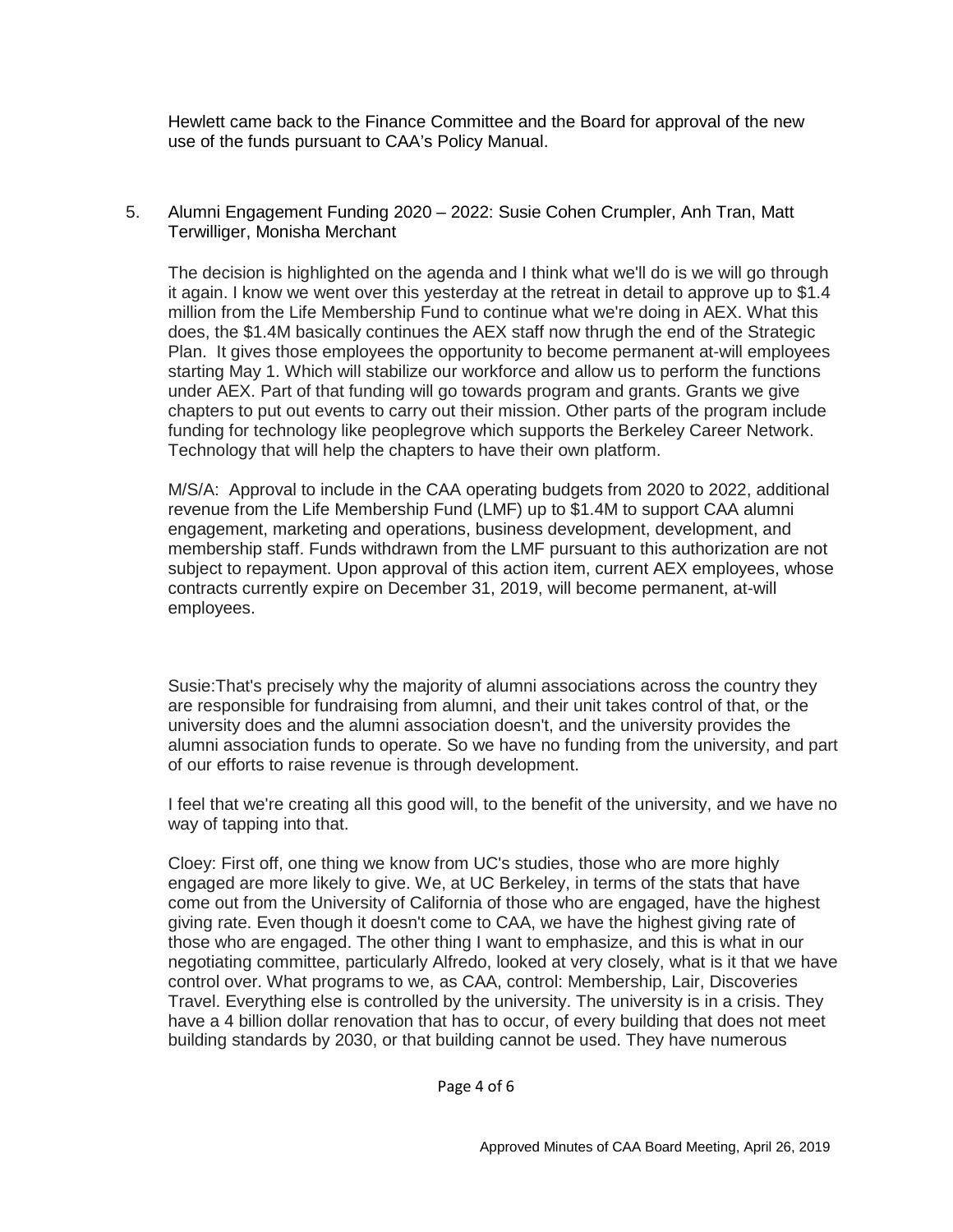buildings right now that are seismically unsafe and they do not have the money to do the renovation. They have over enrolled students at the request of the legislature and for this year and next year, they do not have classrooms or housing for those students that are coming in. That's what the university is facing. The legislature, because revenues have not come in, as projected, and other people with more political clout and dare considered more a priority like K - 12, not to mention the whole department of social services are ahead of us. So this is what our university is facing, which is why, right now, they're concentrating on that 5%. They need money in the door and they need it fast. They're not thinking about the future, young alums 40 and under. They're thinking about how they're going to meet the crisis. So when they say hands off primary donors or the top 5%, they're not doing it to hurt us. It's because their crisis, in their mind, is much greater than ours. Their crisis is about, their students having a place to live, classrooms, is the whole university going down by 2030 because they can't renovate fast enough. They have not even begun the capital campaign that was supposed to begin 3 years ago. They won't know the real number for 13 months. We need to understand this in its context, but that doesn't mean in the things that we control and the things that we're doing, that we still can't find a sustainable solution. Look at what we've done so far with bare bones staff. No department has metrics except for us. We're the only ones who have metrics and are planning by metrics. We're creating a cutting edge program with virtually a skeleton crew. So understand the challenges, understand the reality, work within it, but that doesn't mean we still can't create the future. We may be the only ones, when it's said and done, that are focused on the future because everybody else will be focused on the immediate crisis.

6. Closed Session: Pinecrest Chalet

M/S/A: Authorization for CAA Staff to negotiate terms of sale with potential buyer of the Pinecrest Chalet pursuant to the terms discussed in closed session.

7. Closed Session: 2019 – 2023 CAA Board of Directors Slate Recommendation – Amanda Pouchot

Ms. Pouchot, Chair of the Nominations Committee, thanked the committee members: Carol Liu, Gary Slavit, Danielle Silveira, former CAA Director Joyce Hicks and CAA President Emeritus Nadesan Permaul. She then presented the qualifications of the 2019 – 2023 slate of Directors. After discussion, the Board voted as follows:

M/S/A: The Board approved the following slate of Directors recommended by the Nominating Committee to serve a four year term beginning July 1, 2019 – June 30, 2023: (1) Morris Budak '70 (2) Talia Kennedy '09 (3) Marsha Roberts '90 (4) Alfonso Salazar '90.

M/S/A: The Board approved Wun-Yue (Emily) Hou to serve a one year term as Student Director beginning July 1, 2019 and ending June 30, 2020.

Page 5 of 6